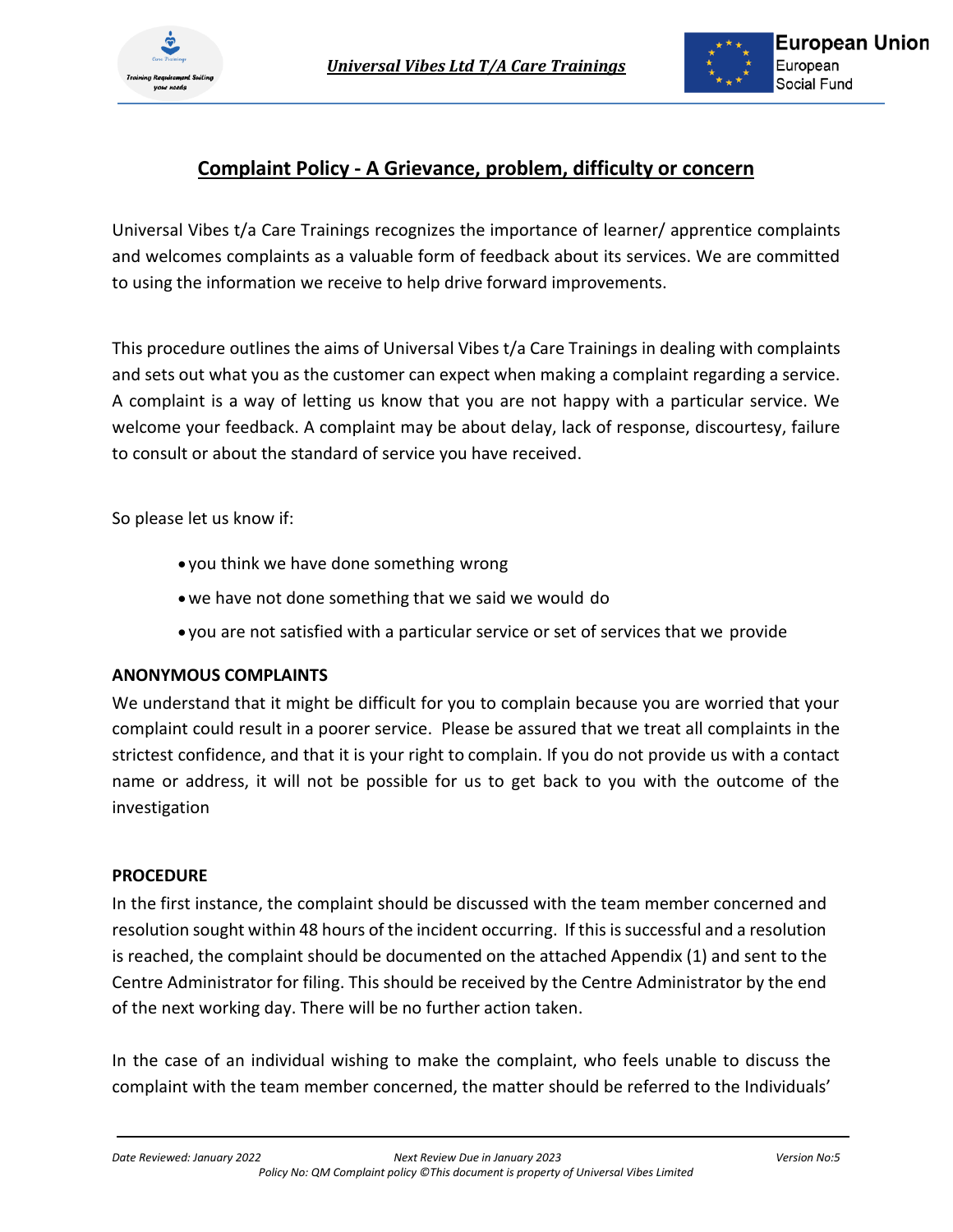

line manager within 48 hours of the incident occurring. The line manager should then contact the Centre Manager within the next 7 days to make them aware of the complaint. The nature of the complaint will be documented as per Appendix (2) and sent to the Head of Learning and Development.

On receipt of the complaint, the nature of the complaint will be brought to the attention of the team member concerned and discussed within 48 hours of receiving the complaint. The Centre Manager will then contact the individual making the complaint with a view to resolve.

If resolution cannot be found, the Centre Manager will arrange a meeting with all relevant parties and agree a resolution. This will take place within 30 days. This will be final.

The Centre Administrator will maintain a record of all complaints and make these available on request. All complaints must be regarded as confidential and discussed only with those parties involved. Where the subject of the complaint is centered on a qualification, the Awarding Body will be made aware if this is relevant. In the instance where the complaint is around an assessment / verification decision, then the stages outlined in the Appeals Procedure must be followed.

| Name:      | Vishnu Appadu | <b>Position:</b> | <b>Managing Director</b> |
|------------|---------------|------------------|--------------------------|
| Signature: | V. Appadu     | Date:            | 20.01.2022               |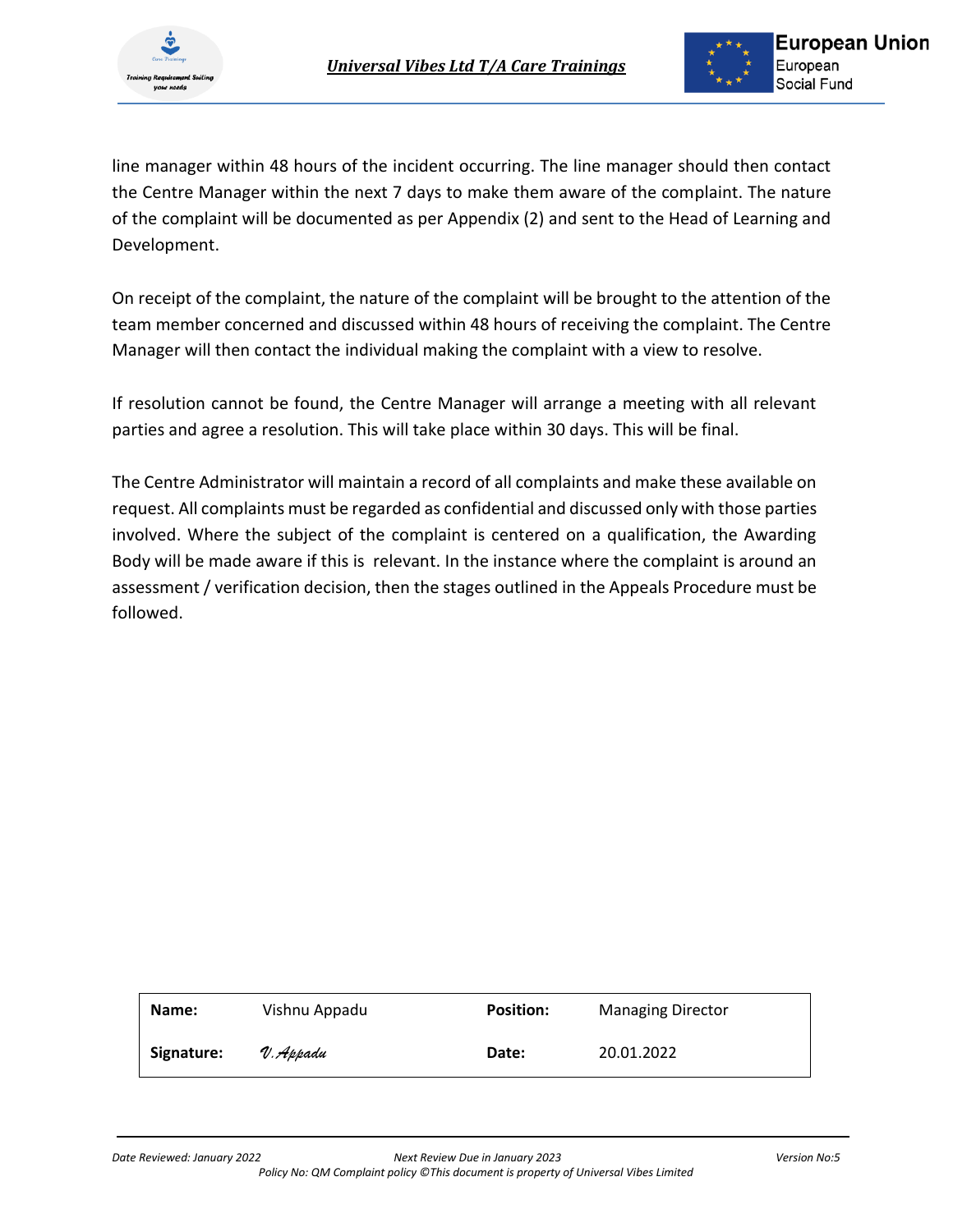



## **Appendix1**

**Record of Complaint**

Name of Individual making the

complaint: Location:

Date:

## **Nature of complaint**

**Resolution Agreed:**

| <b>Signed Complainant:</b>      |       |
|---------------------------------|-------|
| <b>Signed by Centre Manager</b> | Date: |
|                                 |       |
|                                 |       |